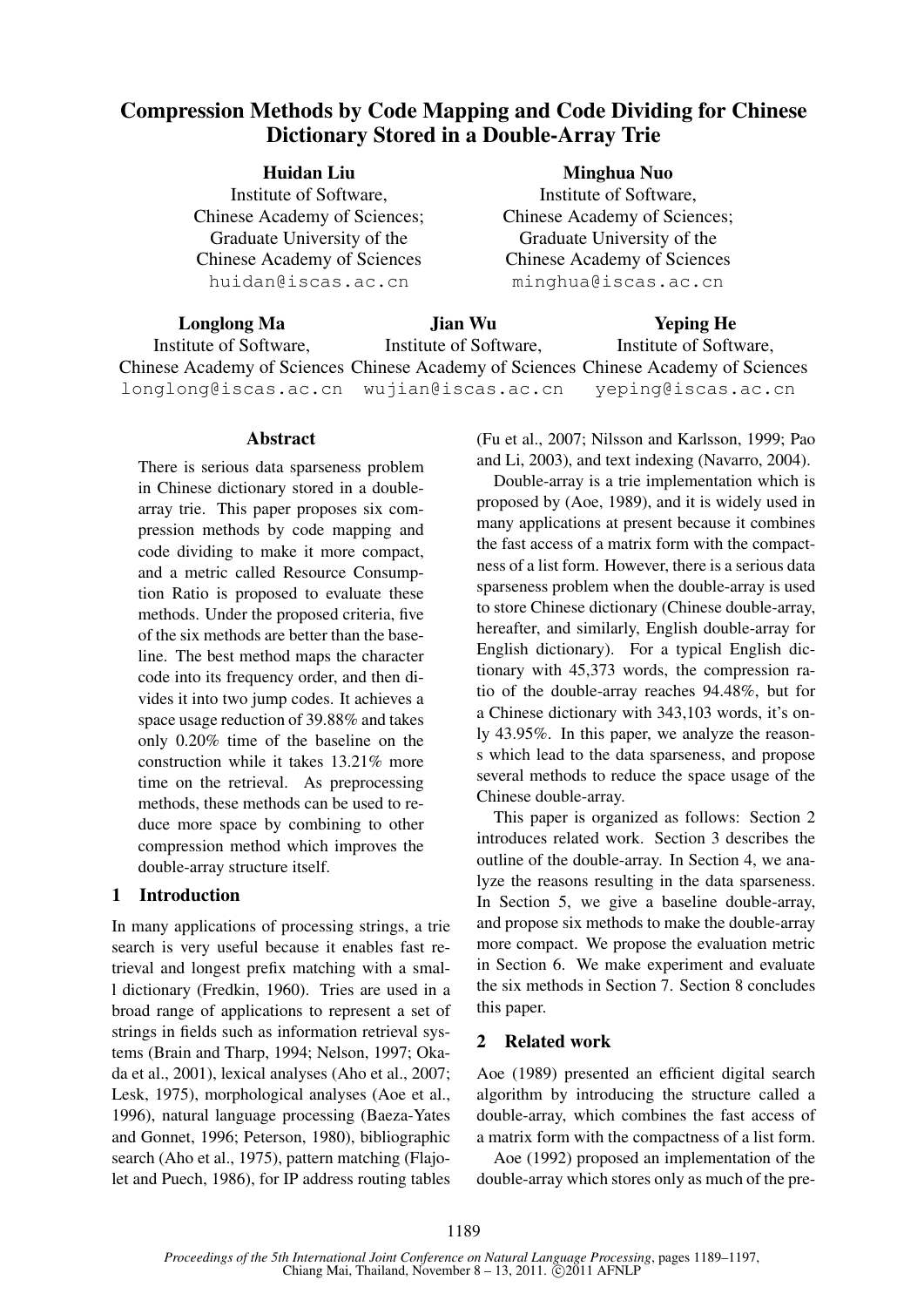fix in the trie as is necessary to disambiguate the key, and the tail of the key is stored in a string array, denoted as TAIL. This structure is called a minimal prefix (MP) double-array.

Andersson and Nilsson (1993) introduced levelcompressed (LC) trie to compress parts of the trie that are densely populated (Nilsson and Karlsson, 1999). A recent improvement in the LC trie is proposed by Fu et al. (2007).

Bentley and Sedgewick (1997) first presented the Ternary Search Tree (TST). TST combines the attributes of binary search trees and digital search tries.

Heinz (2002) proposed the burst trie, which is a collection of "containers" that are accessed via a conventional trie. It achieves high space efficiency by selectively collapsing chains of trie nodes into small containers of strings that share a common prefix. Askitis and Sinha (2007) proposed an improvement of burst trie called the HAT-trie which uses cache-conscious hash tables. Compared with a TST, the burst trie is 25% faster and uses only 50% of the memory, though it was found to be slower than TST with genomic data (Heinz et al., 2002).

Oono (2003) presented a method of dividing a key into several parts and defining link information between keys. It turned out that the doublearray is 30% smaller than old method.

Wang (2006) proposed an improved strategy for the double-array. The node with most child nodes is inserted firstly while constructing, which reduces the data sparseness and keeps the search efficiency. Li (2006) designed and implemented a Chinese dictionary based on the double-array. Wang et al. (2009) introduced the idea of Sherwood random thoughts and mutation of genetic algorithms to improve the performance of the method proposed by Wang (2006) to avoid catching the trap of local optimal solution.

Yata (2007) presented two compaction methods for a static MP double-array, an element compaction and a trie compaction. The element compaction reduces the size of each element. The trie compaction reduces the number of nodes (a descended trie) and the length of the array keeping suffixes. The space usage for the new double-array is under the half of that for the original one, but the compaction methods little degrade the retrieval speed of the double-array.

Dorji (2010) presented three methods to com-

press the MP double-array. The first two methods accommodate short suffixes inside the leaf nodes, and prune leaf nodes corresponding to the end marker symbol. They achieve size reduction of up to 20%, making insertion and deletion faster at the same time while keeping the retrieval time of  $O(1)$ . The third method eliminates empty spaces in the array that holds suffixes, and improves the size reduction further by about 5% at the cost of increased insertion time. Compared to a TST, the key retrieval of the compressed double-array is 50% faster and its size is 3-5 times smaller.

All the compression methods are focusing on the corresponding trie or the double-array structure itself. However, the space usage of a doublearray is very relevant to the content which is stored in it. We will compress the double-array by preprocessing the content.

### 3 Outline of double-array

A double-array is an array form of a trie (Aoe, 1989). It uses two one-dimensional arrays, named BASE and CHECK, to represent a trie. An element of the trie consists of the two array units with the same index in BASE and CHECK. Every element corresponds to a node of the trie, except empty elements, and we will also take the nonempty element as a node in this paper. For a certain node, the unit in BASE indicates the offset to child nodes, while the unit in CHECK normally stores the index of the parent node.



Figure 1: Relation between a node t and its parent node r in the double-array

As shown in Figure 1, in a double-array, a node t is a child of another node r, if and only if there is a relation between the two nodes.

$$
\begin{cases}\nBASE[r] + c &= t \\
CHECK[t] &= r\n\end{cases}
$$
\n(1)

where c is a numerical value corresponding to a character in a key, which we call "jump code" because it leads to a jump (state transition) from a node to its child node.

The retrieval of a key is just a walk from the root node to a leaf node, which is done fast by array operations in the double-array. The time complexity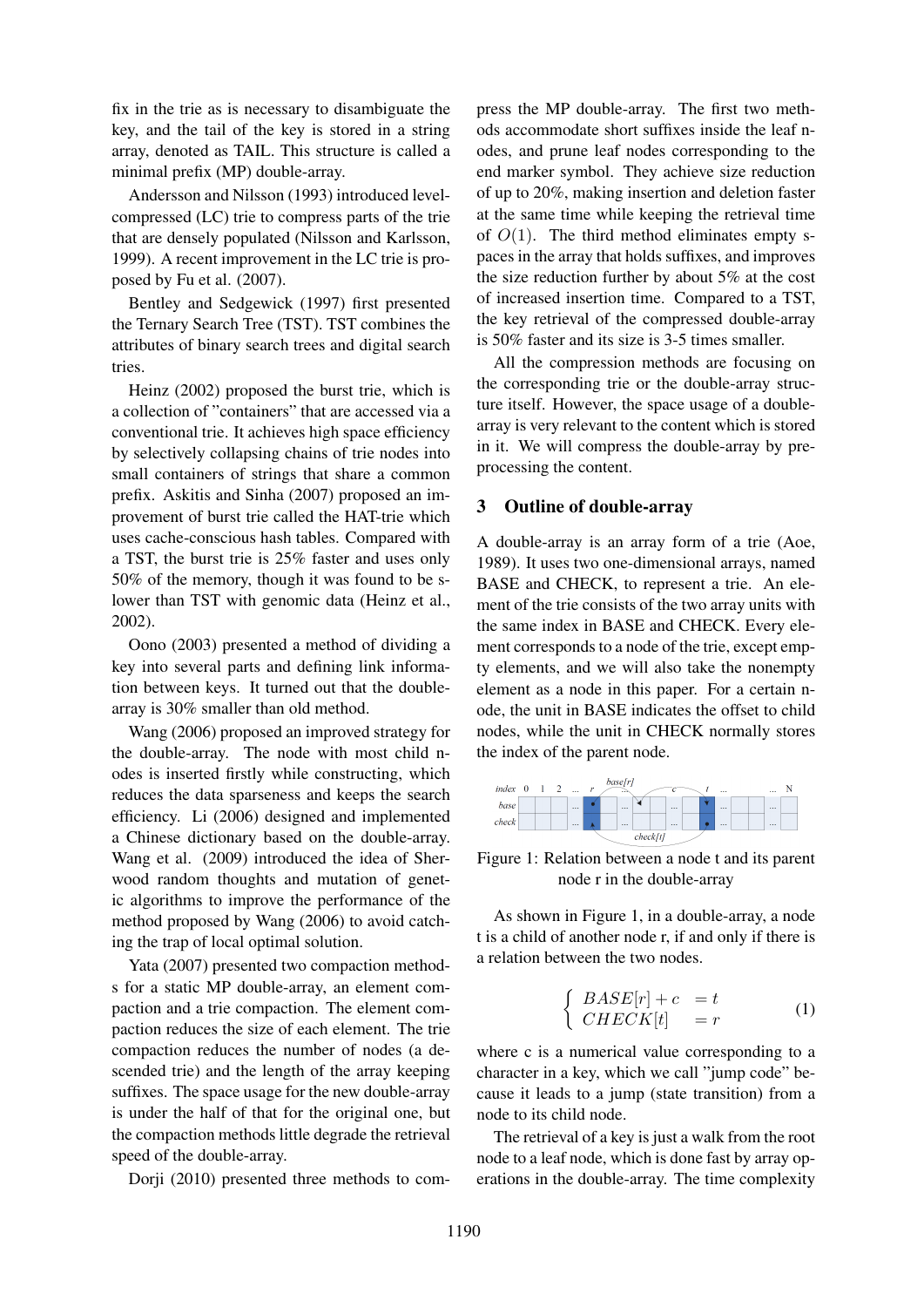for a state transition from node r to its child node t is  $O(1)$  in the double-array, thus the time complexity for retrieving a key is  $O(k)$  for the length k of that key.

### 4 Data sparseness problem analysis

Unlike alphabetic writing script, Chinese is an ideographic script which has a large character set. There are more than 70,000 coded Chinese characters in Unicode 6.0. Although most of them are historic characters, there are still a large amount of characters that are frequently used. As in the Chinese dictionary mentioned above, there are more than 14,000 characters used.

The data sparseness problem of Chinese double-array mainly results from the large character set. First, jump codes vary in a large interval. In Unicode 6.0, the code of Chinese character varies from 3400 to 9FCB, and there are still a large amount of characters out of the range because they are out of the basic multilingual plane and should be represented by surrogate pairs which are in the interval from D800 to DFFF. But, not all of the characters are used in the dictionary. As a result, there are many empty elements between the most left child node and the most right one from the same parent in the doublearray while inserting, although some of them may be used to store other nodes soon after. Second, a node has much more child nodes in Chinese trie than in English. In the Chinese dictionary, there are more than 800 words which begin with the same character "" meaning "one", which indicates that the corresponding node will have more than 800 children. However, in an English trie, the number of child nodes for any node doesn't exceed 52 for there are only 26 letters in the alphabet. More child nodes lead to more collision, which results in more empty elements indirectly.

# 5 Compression of Chinese double-array

In this section, we first present a baseline doublearray, and then propose six methods of compaction. For each method, we only focus on the space usage, and compare it with the baseline from node count (NC), array length (AL), auxiliary space and compression ratio (CR). CR is the ratio of the number of non-empty elements to the total number of elements in the double-array. It represents the compactness of the double-array. We will use it to estimate how much room there is to

apply compression method to reduce the space usage. We evaluate each method by calculating the space reduction rate (SRR), which is the ratio of the total space usage of each method to that of the baseline.

### 5.1 Baseline

Simply, we take the double-array proposed by (Aoe, 1989) which uses directly the code of a character as the as the baseline. Generally, there is an array called TAIL (Aoe et al., 1992) which stores suffix strings in the MP double-array. But we use the original double-array which store all the whole keys rather than only the minimal prefixes as the baseline to compute the space usage conveniently. As each unit in the array is an integer which takes up 4 bytes memory, the total space usage can be calculated as follow:  $8bytes \times len$ , where len is the length of the double-array.

We use the character code as the jump code in the baseline. For the key set K={"中国", "中国象 棋", "中间", "上海", "上浮"} in which it means "China", "Chinese chess", "middle", "Shanghai" (a city of China), "floating upward" respectively, the corresponding trie is as shown in Figure 2. Note that a node with two concentric circles corresponds to an acceptance state which indicates the end of a word.



Figure 2: The trie of the key set K.

Based on the trie shown in Figure 2, a Chinese double-array is built to store the Chinese dictionary. As it will be represented by a surrogate pair if a character is out of the basic multilingual plane, we will take it as two characters for convenience. The baseline takes 1,714,339 units for the BASE and CHECK respectively, in which only 753,412 units are not empty, and the CR is 43.95%. As we analyzed in the former section, the first method we can think out is mapping the jump codes into a small interval.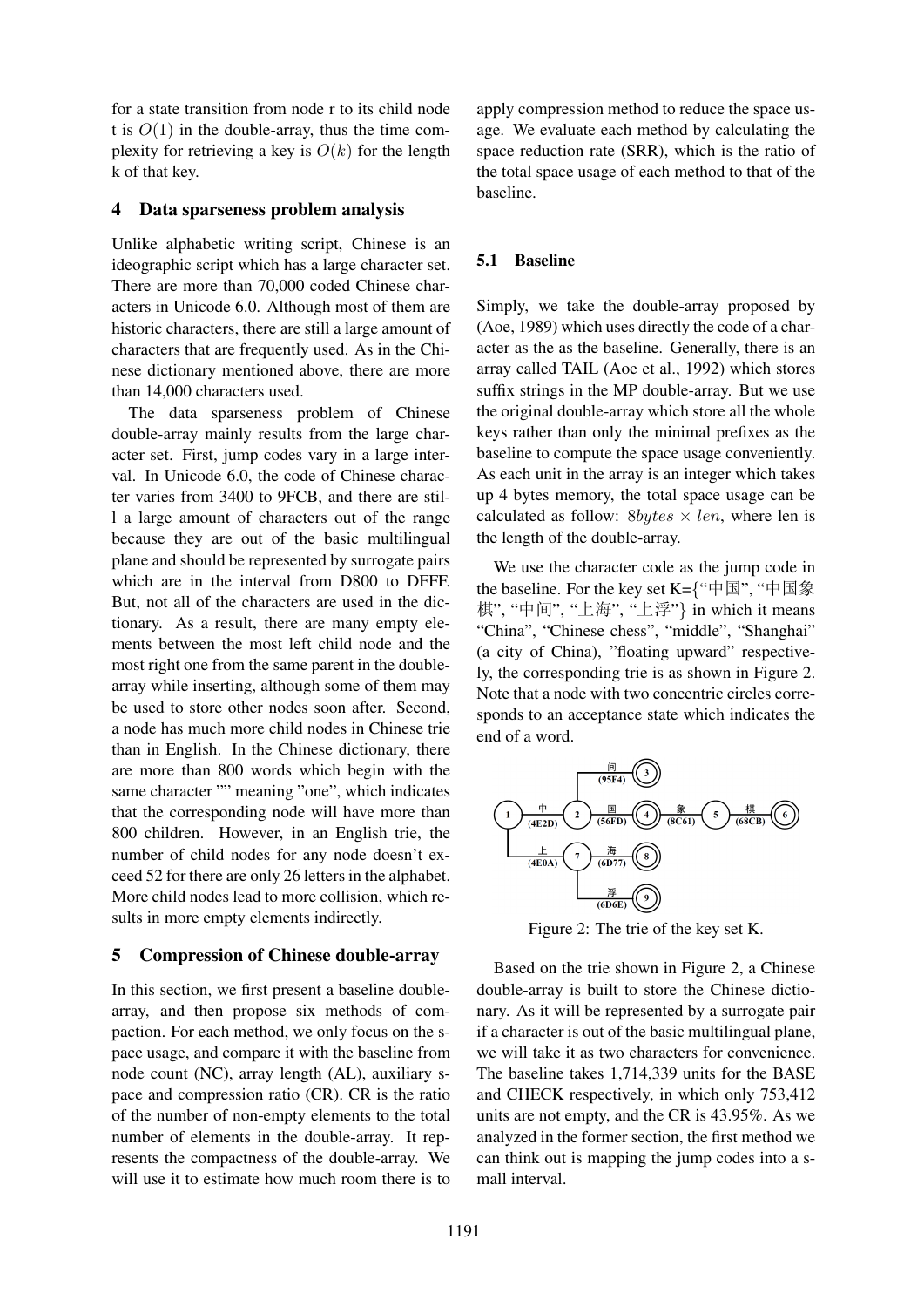#### 5.2 Code mapping methods

As shown in Figure 3, this method maps the codes of all characters used in the dictionary into a small continuous interval. BASE stores the offsets from each node to its child nodes, and different start points only lead to different offsets, which hardly affect the space usage. So the start point of the interval is not very important. In this paper, we take 80 (hex) as the start point to make it compatible with English script. The mapping just changes the value of each jump code, while the trie keeps unchanged.



Figure 3: Code mapping.

We have to use another array to store the mapping table. Each unit takes 2 bytes, and 65536 (10000 in hex) units are needed to include all codes in basic multilingual plane. The auxiliary space is: 2 bytes  $\times$  65536 = 131072 bytes.



Figure 4: Double-arrays before and after applying code mapping method.

As shown intuitively in Figure 4, before applying code mapping method, for every node in the trie, there is a long distance between the most left child node and the most right one. After apply the method, the distance becomes much shorter. The number of child nodes keeps the same, data is more compact for the parent node, and the collision is controlled in a small range in the doublearray while inserting other nodes. As child nodes for every intermediate node are arranged more compactly, it alleviates the data sparseness problem more or less.

Based on code mapping, we introduce the following two methods:

Method 1: Mapping each character code to its original order number in Unicode. The method takes the order number as the jump code for each character used in the dictionary, and keeps their original codes for others during the retrieval process. The relation between the target jump code c' and the original jump code c can be represented by the following formula:

$$
c' = order(c) + C \tag{2}
$$

where  $order(c)$  is the order number of c among all the Chinese characters used in the dictionary when they are sorted in ascending order by code, and C is a constant which indicates the start point of the target interval. We set C equal to 80 (hex).

This method is already used by many people (Aoe, 1989; Aoe et al., 1992; Wang et al., 2006; Li et al., 2006; Dorji et al., 2010). Wang (2006) and Li (2006) used this method in their dictionary, but they just simply map the Chinese characters coded in the Chinese standard GB 2312 to 1∼6763.

As shown in Table 1, after the mapping, the CR is improved to 47.49%, and it reduces the space usage of the double-array by 6.51% in total considering the auxiliary space. As the CR is still very low, there is much room for improvement.

|          | NC     | AL      | AS (bytes) | CR     | <b>SRR</b> |
|----------|--------|---------|------------|--------|------------|
| Baseline | 753412 | 1714339 |            | 43.95% |            |
| Method 1 | 753412 | 1586337 | 131072     | 47.49% | 6.51%      |

Table 1: Space usage of Method 1 compared with the baseline.

In Method 1, we make code mapping according to their original order in Unicode. However, different characters have different frequencies in the dictionary, then what will happen if we map two characters with the same frequency to two target jump codes of which the numerical difference is as small as possible?

Method 2: Mapping the jump codes to their frequency orders. Then, all high frequency characters will be mapped into a small interval. If two characters leading to state transitions from the same node to its two child nodes are both frequency used in the dictionary, then the distance between the two child nodes will be shorter than in Method 1. The relation between the target jump code c' and the original one c is represented by the following formula:

$$
c' = frequency(c) + C \tag{3}
$$

where  $frequency(c)$  is the order number of c among all the Chinese characters used in the dic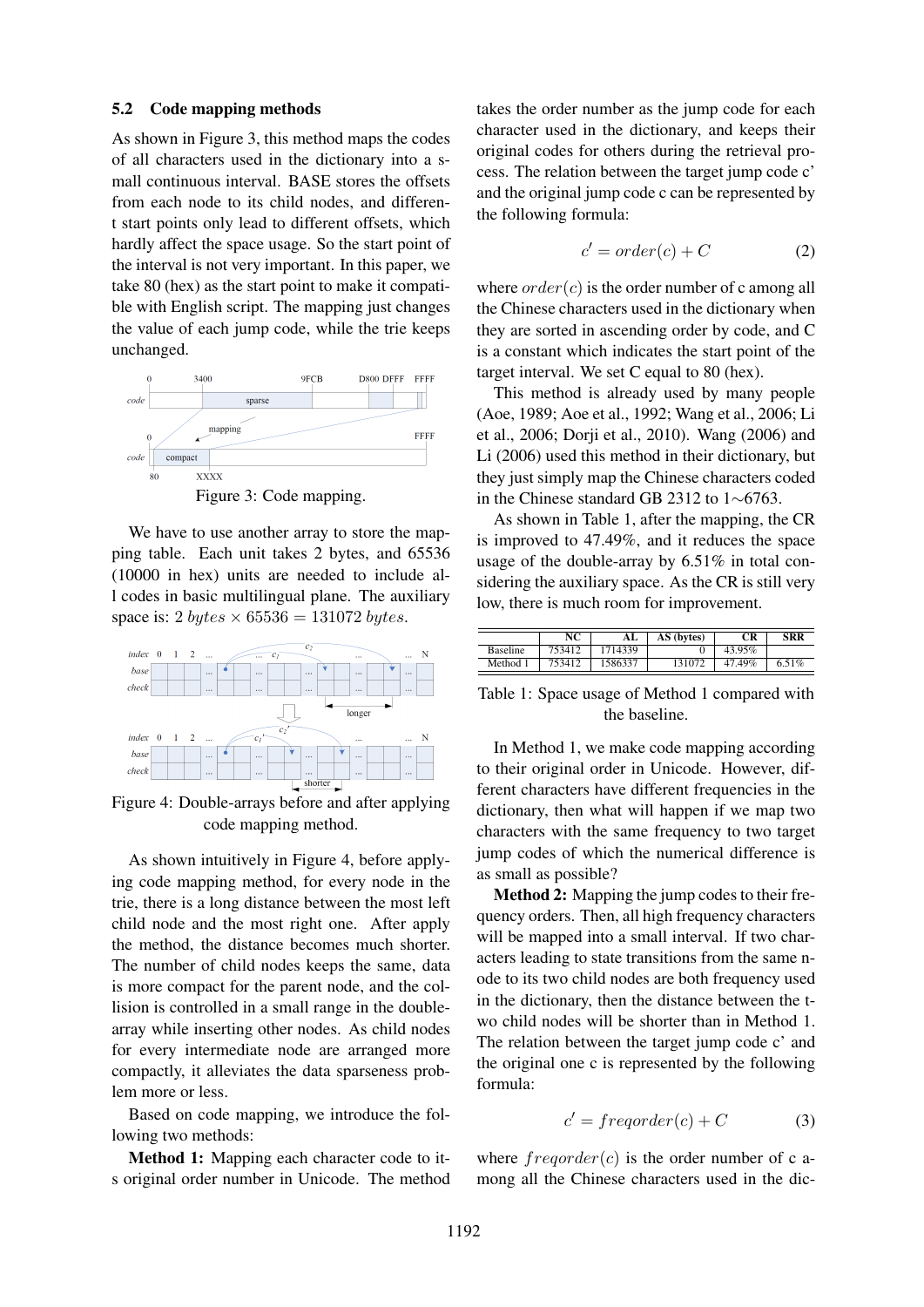tionary when they are sorted by frequency in descending order.

As shown in Table 2, after the mapping, the CR is improved to 58.56%, and it reduces the space usage of the double-array by 23.99% in total.

|                 | NC     | AL      | AS (bytes) | CR     | SRR    |
|-----------------|--------|---------|------------|--------|--------|
| <b>Baseline</b> | 753412 | 1714339 |            | 43.95% |        |
| Method 2        | 753412 | 1286622 | 131072     | 58.56% | 23.99% |

Table 2: Space usage of Method 2 compared with the baseline.

Compared with Method 1, Method 2 makes a significant improvement, but there is still room for improvement.

#### 5.3 Code dividing methods

We make all jump codes varying in a small interval by code mapping, but the interval is still much larger than that in the English double-array. It spreads from 80 (hex) to 3730 (hex), for there are more than 14,000 Chinese characters are used in the dictionary. However, in a English doublearray, the jump codes vary in a much smaller interval, which is from 41 (hex of letter "A") to 7A (hex of letter "z") originally. To compress the interval equivalent to that of English, we divide each original jump code into two or more jump codes to break a long jump in the original double-array into two much shorter jumps.



Figure 5: Double-arrays before and after applying code dividing methods.

As shown in Figure 5, every original jump code is divided into two jump codes. A state transition in the original double-array becomes two state transitions in the new double-array. The node (state) count increases. But it becomes more compact, it's still possible to reduce the space usage.

Method 3: Divide the code of a Chinese character into two small codes. To ensure that the two codes vary in equivalent interval, we take the high byte of the code as the first target code, and the low byte as the second. To make it compatible

with English, we also change the start point of the interval to 80 (hex) as we do in Method 1. The relation between the two target jump codes c1, c2 and the original jump code c can be represented by Formula 4. Note that in the formula,  $(c \gg 8)$  and  $(c\&FF)$  are just the high/low byte of the c.

$$
\begin{cases}\n c1 = (c \gg 8) + C \\
 c2 = (c \& FF) + C\n\end{cases}
$$
\n(4)

Generally, the sum of c1 and c2 is much smaller than c. For example, for a certain Chinese character "<sup>o</sup>",  $c = 4E00$ , then  $c1 = CE(hex)$ ,  $c2 =$ 80(hex), and  $c1 + c2 = 014E$ (hex), which is much smaller than c1. It results in shorter distance between a parent node and its child nodes, and shorter distance between different child nodes from the same parent.

As every original jump code is divided into two jump codes, the corresponding trie changes. For the key set K, the corresponding trie is shown in Figure 6. Although each jump code is divided into two, the total node count is smaller than the twice of the original trie's, because some nodes are shared, just like the nodes 2 in Figure 6 because " $\uparrow$ " and " $\downarrow$ " have the same high byte. It's similar to node 13.



Figure 6: The new trie of key set K.

|                 | NC     | AL      | AS (bytes) | СR     | <b>SRR</b> |
|-----------------|--------|---------|------------|--------|------------|
| <b>Baseline</b> | 753412 | 714339  |            | 43.95% |            |
| Method 3        | 998995 | 1043342 |            | 95.75% | 14%        |

Table 3: Space usage of Method 3 compared with the baseline.

As shown in Table 3,every original code is divided into two codes, the node count of the double-array increases by 32.60% from 753412, but the CR is improved to 95.75%, which is similar to English double-array. So the length of the double-array is still smaller than the baseline. Meanwhile, Method 3 doesn't use a mapping table. It needs no auxiliary space. Thus, the space reducing rate reaches 39.14% in total.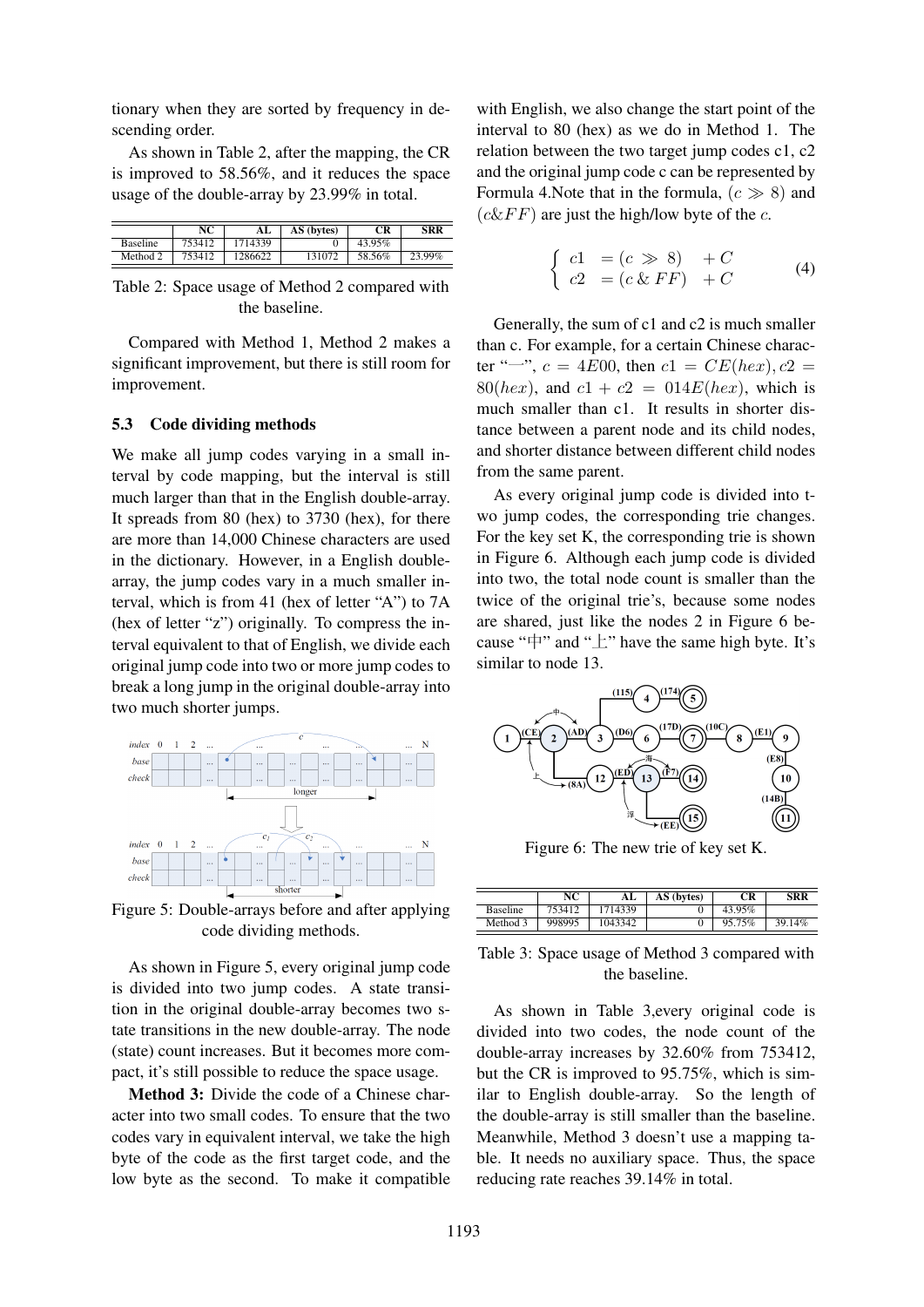Then what will happen if we divide the original code into 3 or more codes?

Method 4: Take the UTF-8 sequence of Chinese character as the corresponding jump codes.

|                 | NC      |         | AS (bytes) | CR     | <b>SRR</b> |
|-----------------|---------|---------|------------|--------|------------|
| <b>Baseline</b> | 753412  | 1714339 |            | 43.95% |            |
| Method 3        | 998995  | 1043342 |            | 95.75% | 39.14%     |
| Method 4        | 1200403 | 1264949 |            | 94.90% | 26.21%     |

Table 4: Space usage of Method 3 and Method 4 compared with the baseline.

As shown in Table 4, after applying Method 4, the node count increases nearly 60% compared with the baseline, which leads to more space usage than Method 3. The CR of Method 4 is a little smaller than that of Method 3. The space usage reduction rate is only 26.21%, which is much smaller than Method 3. In a word, Method 3 is better than Method 4.

# 5.4 Combined methods

Then, what will happen if we combine methods of code mapping and code dividing? Let's have a try. Combining Method 3 to each of the code mapping methods, we get Method 5 and Method 6. Method 4 is worse than Method 3. We won't try to combine it to the code mapping methods.

**Method 5** (Method  $1 +$  Method 3): First, map the original character to its order number, and then divide it into two target jump codes. The corresponding formula of Method 5 is as follow:

$$
\begin{cases}\n c1 = (order(c) \gg 7) + C \\
 c2 = (order(c) \& 7F) + C\n\end{cases}
$$
\n(5)

**Method 6** (Method  $2 +$  Method 3): First, map the original character to its frequency order number, and then divide it into two jump codes. The corresponding formula of Method 6 is as follow:

$$
\begin{cases}\n c1 = (frequency(c) \gg 7) + C \\
 c2 = (frequency(c) \& 7F) + C\n\end{cases}
$$
\n(6)

Note that we don't shift by 8 bits any longer like in Method 3 and Method 4, because the total number of characters used in the dictionary is about 14 thousand, and so it needs only 14 valid bits to represent all the order numbers.

As shown in Table 5, Method 5 and Method 6 both need auxiliary space to store the mapping table like in Method 1 and Method 2. They both

|                 | NC     | AL      | AS (bytes) | CR     | <b>SRR</b> |
|-----------------|--------|---------|------------|--------|------------|
| <b>Baseline</b> | 753412 | 1714339 |            | 43.95% |            |
| Method 5        | 972703 | 1014204 | 131072     | 9591%  | 39.88%     |
| Method 6        | 925643 | 962857  | 131072     | 96.14% | 42.88%     |

Table 5: Space usage of Method 5 and Method 6 compared with the baseline.

achieve a CR larger than 95% and reduce the space usage by a percentage near or even larger than 40%, which is similar to Method 3. However, Method 6 is slightly better than Method 5 from the aspect of space usage, just like Method 2 is slightly better than Method 1.

Now, we don't think there is still much room for improvement because the CR is close to 100% and neither combined method makes big improvement compared with Method 3.

### 6 Evaluation metric

If we evaluate several methods or systems from n aspects of resources consumption such as space usage and time cost, and then we denote the value on the *ith* aspect by  $V_{Ai}$  and the normalized weight of the *ith* aspect by  $w_i$ . We define the resource consumption ratio  $(RCR)$  of two methods A and B as follow:

$$
RCR(A,B) = \prod_{i=1}^{n} \left(\frac{V_{Ai}}{V_{Bi}}\right)^{w_i} \tag{7}
$$

RCR has the following properties:

- $RCR(A, A) = 1.0$ , if a method A is compared with itself;
- $RCR(A, B) = 1.0$  means the two methods A and B are equally good or bad;
- $RCR(A, B) > 1.0$  means the method A is worse than the reference method B, because it consumes more resources.
- $RCR(A, B)$  < 1.0 means the method A is better than the reference method B because it consumes fewer resources.

# 7 Experiment and Evaluation

In this section, We evaluate the six methods from the following aspects:

- 1. Total space usage (TSU), including the space for the double-array and the mapping table.
- 2. Construction time (CT), including the time spent on making the code mapping or the code dividing.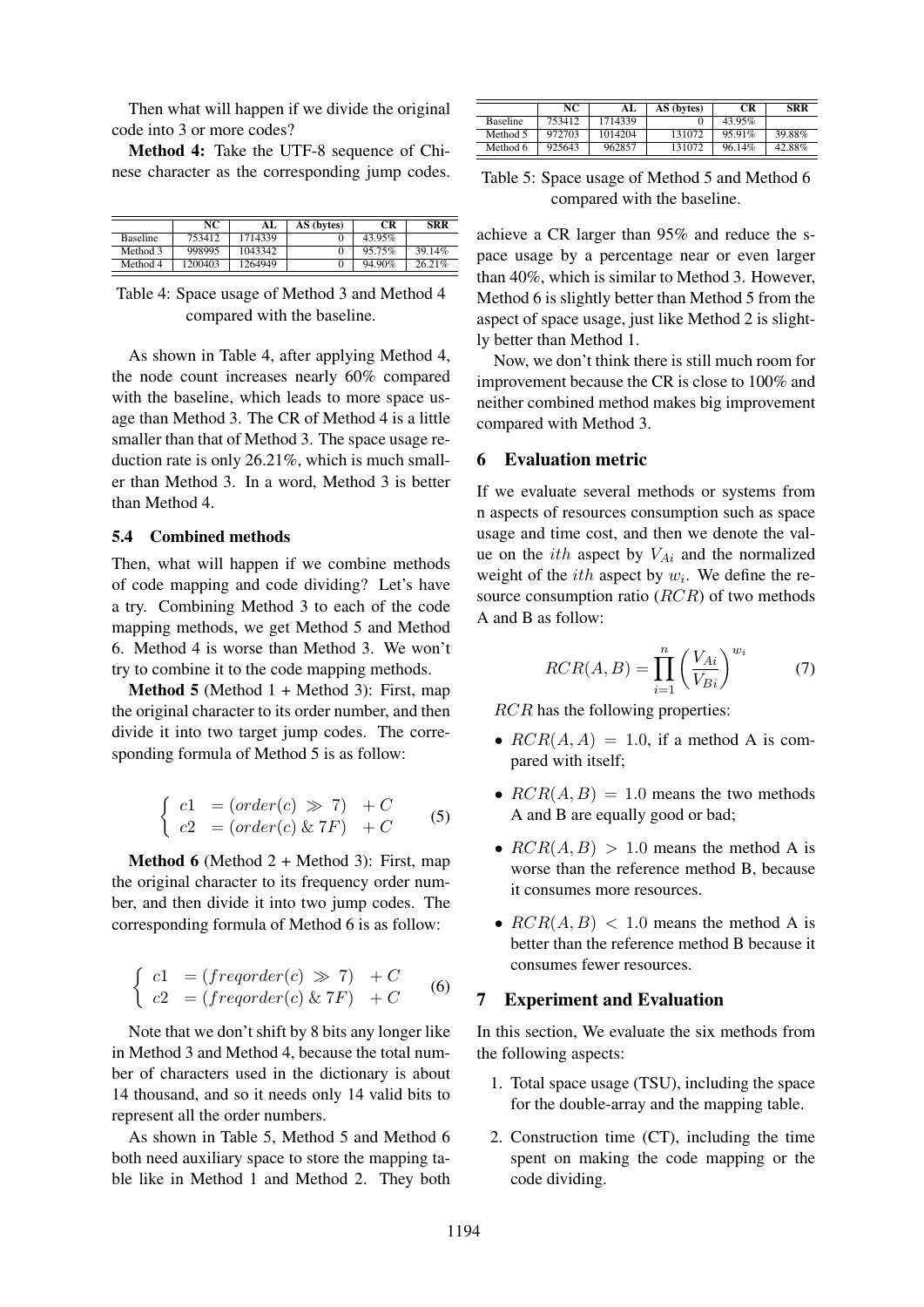3. Retrieval time (RT) on searching all words in the dictionary.

# 7.1 Experiment

The dictionary used in this paper is the Modern Chinese Dictionary in Traditional Chinese.

Normally, a double-array allocates space many times to extend space to accommodate newly inserted nodes during the construction. As different methods have different space usage, they may need different times of space allocation, and thus need different time cost. We simply allocate a large enough space in advance for the double-array before the construction to eliminate the difference of time cost on space allocation.

It takes a short time to retrieve all words in the dictionary once. If we execute the experiment twice, the time costs will be very different from each other if it is interfered by some accidental factors. We do the retrieval 1000 times to alleviate the problem mostly and keep the time costs comparable.

The experiment is performed on a computer with an 8-core 2.80GHz Intel Core i7 CPU and 2.96GB memory. The experimental data is shown in Table 6. Note that SUR, CTR, RTR is the ratio of TSU, CT, RT in each method to that in the baseline respectively.

# 7.2 Evaluation



Figure 7: Node count and array length.

As we see from Figure 7 and Figure 8, Method 1 and Method 2 achieve space usage reduction of 6.51% and 23.99% respectively, but they take too much time on the construction. Method 3 achieves a space usage reduction of 39.14% while it takes very short time on the construction. It takes a little longer time on the retrieval than the baseline. Method 4 also takes very short time on the construction, but much more time on the retrieval and it only achieves a space usage reduction of



Figure 8: Comparison of the six methods.

26.21%. Method 5 achieves a better space usage reduction, short time cost both on construction and retrieval than Method 3. Method 6 achieves the best space usage reduction by 42.88%, but it takes longer time cost on the construction and retrieval than Method 5. Method 3∼6 have more nodes because they have divided original codes into two or more codes, but they makes the double-array more compact, so every one of them has a CR close to 97%. Method 6 takes more time on the construction than Method 5, which is similar to Method 2 and Method 1, because it has to spend time to sort the characters by frequency. All the methods take more retrieval time, but result from different reasons. Method 1 and Method 2 have to make the code mapping while Method 3∼6 have to make the code dividing and visit more nodes while searching a key.

Now, we evaluate the six methods with the metric proposed in the former section from three aspects: space usage, construction time, retrieval time. We assign the three aspects with weights (9/20, 1/10, 9/20) respectively. The construction is only performed once but the retrieval is performed many times for a double-array, so the construction time is assigned a smaller weight, and the space usage has an equal weight to retrieval time because we can't decide which is more important roughly without any application scenarios. We compare each method A with the baseline to calculate each RCR:

$$
RCR(A) = RCR(A, baseline)
$$
  
= 
$$
SUR^{\frac{9}{20}} \times CTR^{\frac{1}{10}} \times RTR^{\frac{9}{20}}
$$
(8)

We calculate the RCR of each method with the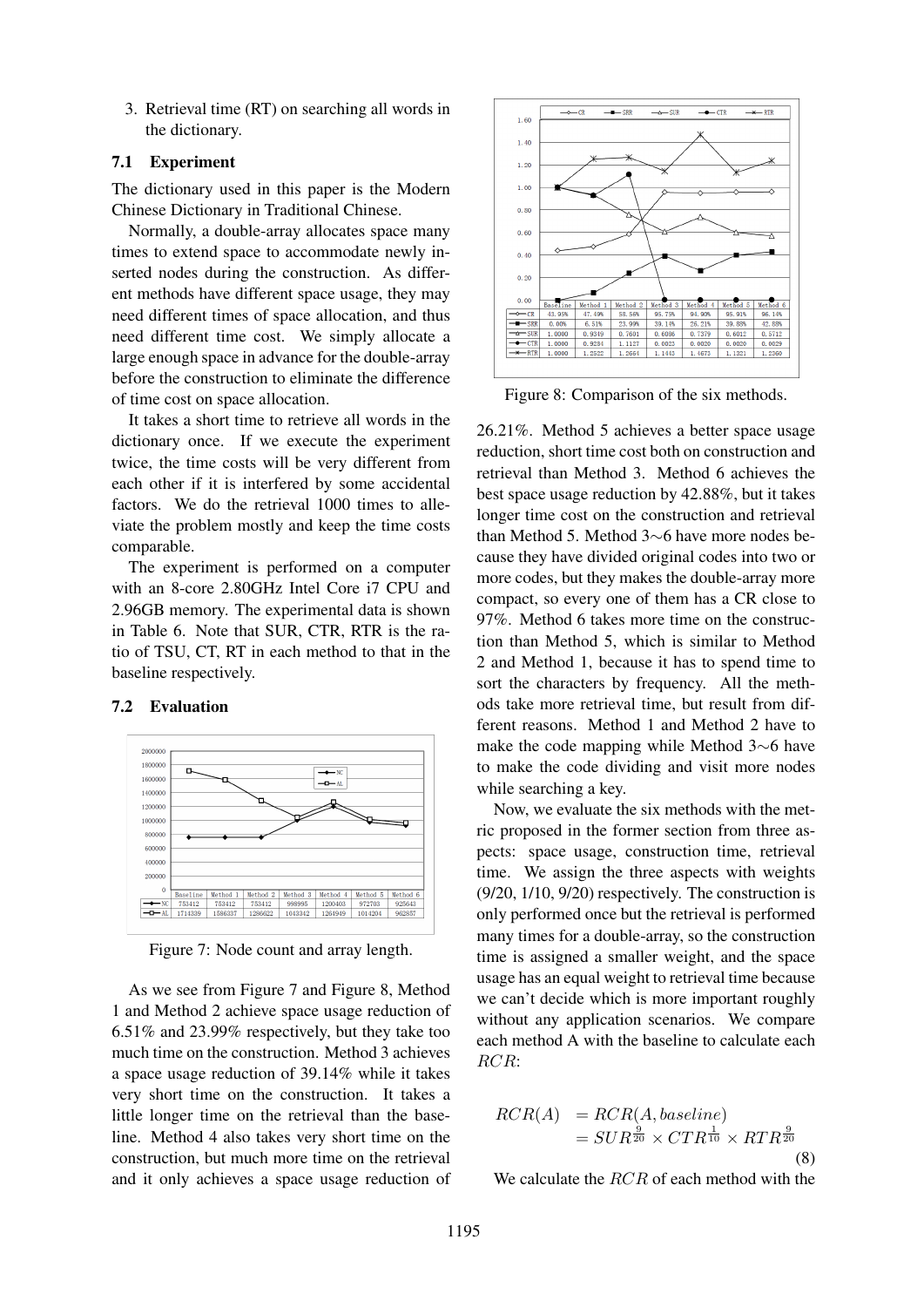|                 | NC                  | AL      | CR     | <b>SRR</b> | TSU(byte) | <b>SUR</b> | CT(ms) | <b>CTR</b> | RT(ms) | RTR    | <b>RCR</b> |
|-----------------|---------------------|---------|--------|------------|-----------|------------|--------|------------|--------|--------|------------|
| <b>Baseline</b> | $753\overline{412}$ | 1714339 | 43.95% | $0.00\%$   | 13714712  | .0000      | 504437 | .0000      | 23172  | 0000.  | .0000      |
| Method 1        | 753412              | 1586337 | 47.49% | 6.51%      | 12821768  | 0.9349     | 468328 | 0.9284     | 29015  | 1.2522 | 1.0655     |
| Method 2        | 753412              | 1286622 | 58.56% | 23.99%     | 10424048  | 0.7601     | 561265 | 1.1127     | 29344  | 1.2664 | 0.9935     |
| Method 3        | 998995              | 1043342 | 95.75% | 39.14%     | 8346736   | 0.6086     | 140    | 0.0023     | 26516  | 1.1443 | 0.4621     |
| Method 4        | 200403              | 1264949 | 94.90% | 26.21%     | 10119592  | 0.7379     | 1015   | 0.0020     | 34000  | 1.4673 | 0.5570     |
| Method 5        | 972703              | 1014204 | 95.91% | 39.88%     | 8244704   | 0.6012     | 984    | 0.0020     | 26234  | 1.1321 | 0.4506     |
| Method 6        | 925643              | 962857  | 96.14% | 42.88%     | 7833928   | 0.5712     | 484    | 0.0029     | 28641  | .2360  | 0.4773     |

Table 6: Comparison of the six methods and the baseline.

values collected from the experiment, and the results are shown in Figure 9.



Figure 9: RCRs of the six methods.

As we see in Figure 9, most of the six methods are better than the baseline except Method 1, whose *RCR* is slightly larger than 1.0. Method 5 has the smallest RCR and it outperforms others.

### 8 Conclusion

We propose six methods to reduce the space usage of Chinese double-array. Method 1 and Method 2 achieve space usage reduction of 6.51% and 23.99% by code mapping into the order number or frequency order number respectively, but they take too much time on the construction. Method 3 achieves a space usage reduction of 39.14% by dividing each original jump code into two codes while it takes very short time on the construction. It takes a little longer time on the retrieval than the baseline. Method 4 divides the original jump code into three codes. It also takes very short time on the construction, but much more time on the retrieval and it only achieves a space usage reduction of 26.21%. Method 5 and Method 6 are the combinations of Method 3 with Method 1 and Method 2 respectively. Method 5 achieves a better space usage reduction, short time cost both on construction and retrieval than Method 3. Method 6 achieves the best space usage reduction by 42.88%, but it takes longer time cost on the construction and retrieval than Method 5.

Also, an approach is proposed to evaluate those

methods by a metric called Resource Consumption Ratio  $(RCR)$  which compares the total resource consumption of two methods such as space usage and time cost. Under the proposed criteria, five of the six methods are better than the baseline, and the best one (Method 5) achieves a space usage reduction by 39.88% and takes only 0.20% time of the baseline on the construction, while it takes 13.21% more time on the retrieval. As preprocessing methods, these methods can be used to reduce more space by combining to other compression method which improves the double-array structure itself.

### Acknowledgements

We would like to thank the anonymous reviewers for their critical and constructive comments and suggestions that helped us improve the quality of the paper. The research is partially supported by National Science and Technology Major Project (No.2010ZX01036-001-002, No.2010ZX01036- 001-002), and CAS Action Plan for the Development of Western China (No.KGCX2-YW-512).

### **References**

- Alfred V. Aho, and Margaret J. Corasick. 1975. *Efficient string matching: an aid to bibliographic search*. Communications of the ACM, 18(6):333– 340.
- Alfred V. Aho, Monica S. Lam, Ravi Sethi, and Jeffrey D. Ullman. 2007. *Compilers principle tech-niques and tools (2nd Edition)*. Addison-Wesley.
- Arne Andersson, and Stefan Nilsson. 1993. *Efficient implementation of suffix trees*. Software: Practice and Experience, 25(2):129–141.
- Jun-ichi Aoe, Katsushi Morimoto, and Takashi Sato. 1992. *An efficient implementation of trie structures*. Software-Practice and Experience, 22(9):695–721.
- Jun-ichi Aoe, Katsushi Morimoto, Masami Shishibori, and Ki-Hong Park. 1996. *A trie compaction algorithm for a large set of keys*. IEEE Transactions on Knowledge and Data Engineering, 8(3): 476–491.